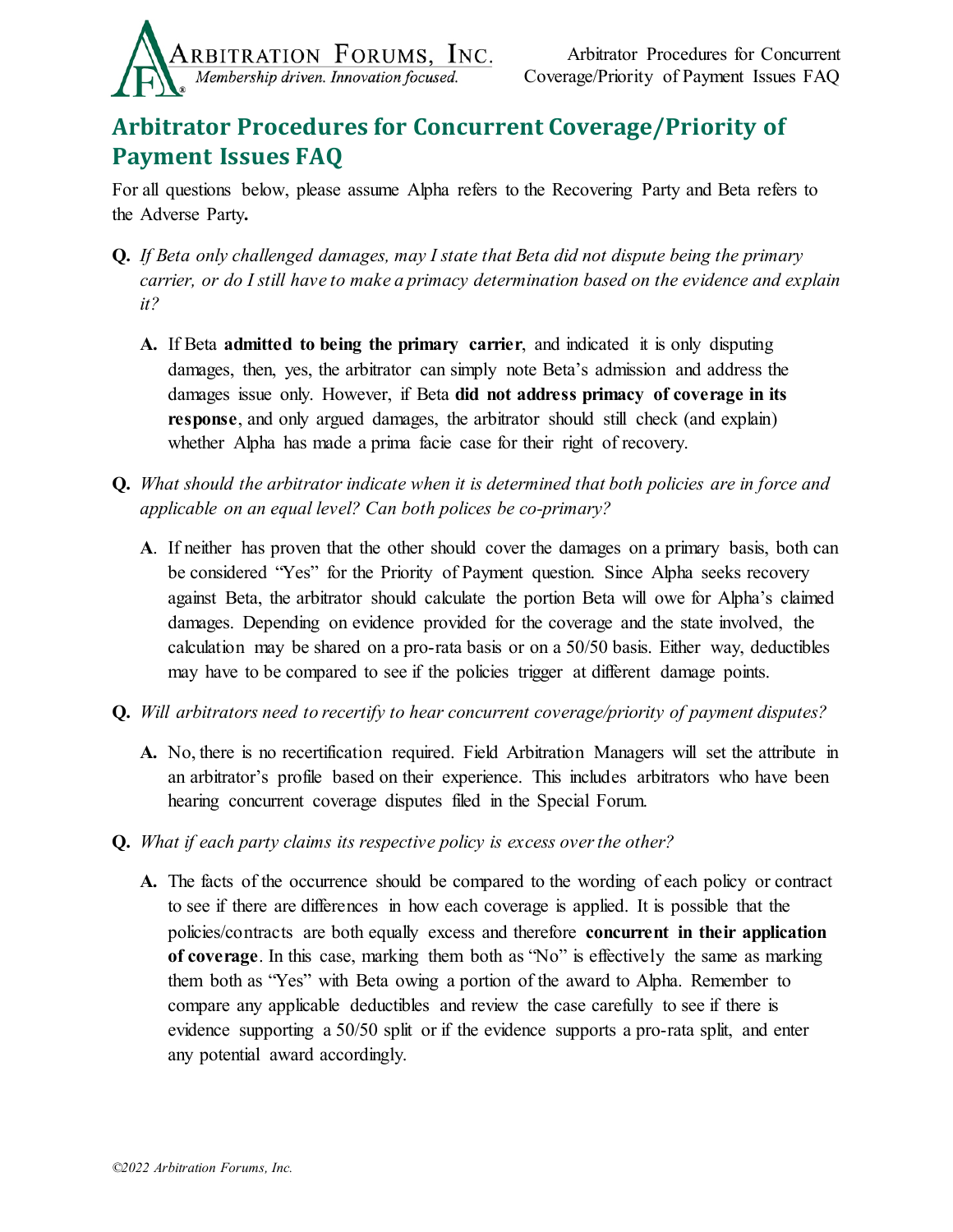

## **Q. What about cases involving an Uber policy and an Auto Policy that both provide coverage? Do these disputes still belong in the Special Forum?**

- **A.** If the claim is for **first-party damages**, the dispute between the Uber driver's insurance and the host vehicle personal auto policy should be filed in TRS for a Collision Feature with a Concurrent Coverage right of recovery. If the claim is for **third-party damages** paid out to a different party, then the dispute between the Uber driver's insurance and the host vehicle personal auto policy should be filed in Special as a contribution dispute for third-party PD damage.
- **Q. Even with first-party damages only, there are cases involving two policies covering damage for the same vehicle. How does the arbitrator determine primacy in that case?** 
	- **A.** The evidence should be reviewed to determine if one policy is primary or both are coprimary.
- **Q. If the responding party does not dispute being primary but only disputes damages, does TRS check the boxes and skip to damages, like in the Auto, MPC, and PIP forums?**
	- **A.** Not at this time. Changes to TRS are made incrementally in keeping with AF's agile software development approach. We hope to add this functionality in the near future to eliminate the need to complete the current Workflow Step.
- **Q. Can carriers now file any concurrent coverage case, whether it is for first-party coverage or third-party coverage (contribution) in the Auto Forum?** 
	- **A.** Not at this time. Concurrent Coverage disputes for **first-party vehicle damages** should be filed in TRS under the Concurrent Coverage Right of Recovery path. Concurrent liability coverage (contribution) disputes remain in the Special Forum at this time. Any misfiling may be subject to a jurisdictional exclusion(s) raised by other parties and can ultimately lead to a second filing fee for a refiling in the correct platform.

## **Q. What happens when the filing company files a case under the wrong Right of Recovery?**

**A.** The Responding Company should select the Concurrent Coverage Jurisdictional Exclusion (JE) with a justification explaining that the wrong right of recovery was selected. For example, negligence was selected but the issue is concurrent coverage or vice versa. The filing company will be able to refile under the correct right of recovery.